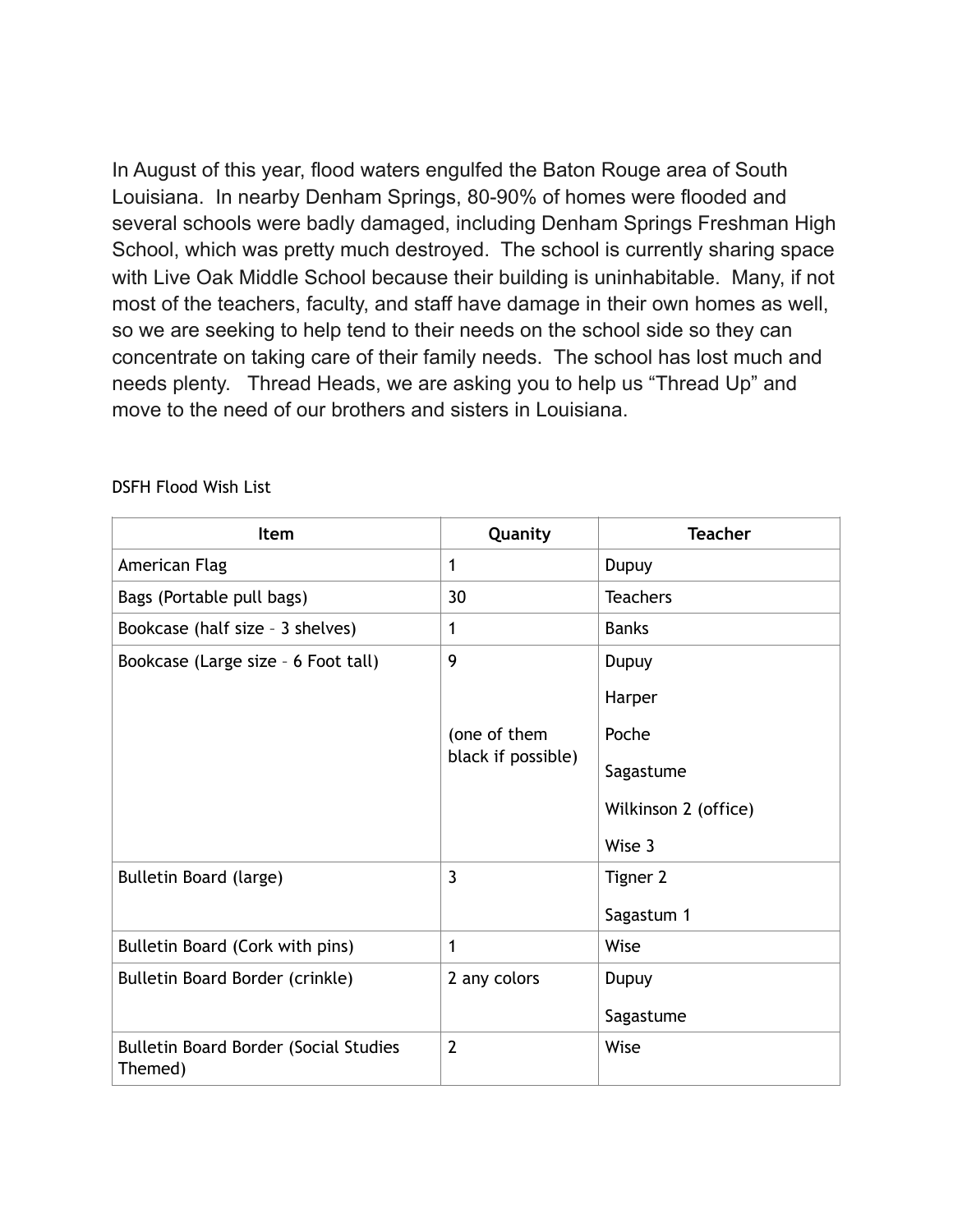| <b>Bulletin Board Fabric</b>                                                                 | any colors              | Harper                |
|----------------------------------------------------------------------------------------------|-------------------------|-----------------------|
|                                                                                              |                         | Sagastume             |
| <b>Bulletin Board Letters</b>                                                                | Sets                    | Harper                |
| Bulletin Board Paper (Purple, Yellow,<br>White, Red, Lt Blue, Pink, Black,<br>Orange, Green) | 1 Roll of each          | Wilkinson             |
| Bulletin Board Paper Holder (Holds Large<br>rolls of paper)                                  | $\mathbf{1}$            | Wilkinson             |
| Cabinet (Metal with shelves)                                                                 | 31                      | Teachers 30           |
|                                                                                              |                         | Tigner 1              |
| Calculator (Scientific Graphing)                                                             | 150                     | Anes 30               |
|                                                                                              |                         | Bellue 30             |
|                                                                                              |                         | Galbo 30              |
|                                                                                              |                         | Nijoica 30            |
|                                                                                              |                         | Wise 30               |
| Canvases (8"x10" Flat)                                                                       | 100 each                | <b>Banks</b>          |
| Card Stock (white and mult-color)                                                            | 2 Ream each color       | Dupuy 1 Ream of each  |
|                                                                                              |                         | Harper 1 Ream of each |
| Cart (4 Drawer Storage)                                                                      | $\mathbf{1}$            | Dupuy                 |
| Cart (Mobile Projector with Power strip)                                                     | 10                      | Jordan 1              |
|                                                                                              |                         | Library Howze 5       |
|                                                                                              |                         | Tigner 1              |
|                                                                                              |                         | Sagastume 1           |
|                                                                                              |                         | Silverman 1           |
|                                                                                              |                         | Wise 1                |
| Cart (Books)                                                                                 | 5                       | Library Howze         |
| Cart (Rolling Storage PE Supplies)                                                           | $\overline{\mathbf{4}}$ | PE                    |
| Cart (Food Tray)                                                                             | 6                       | Lunchroom             |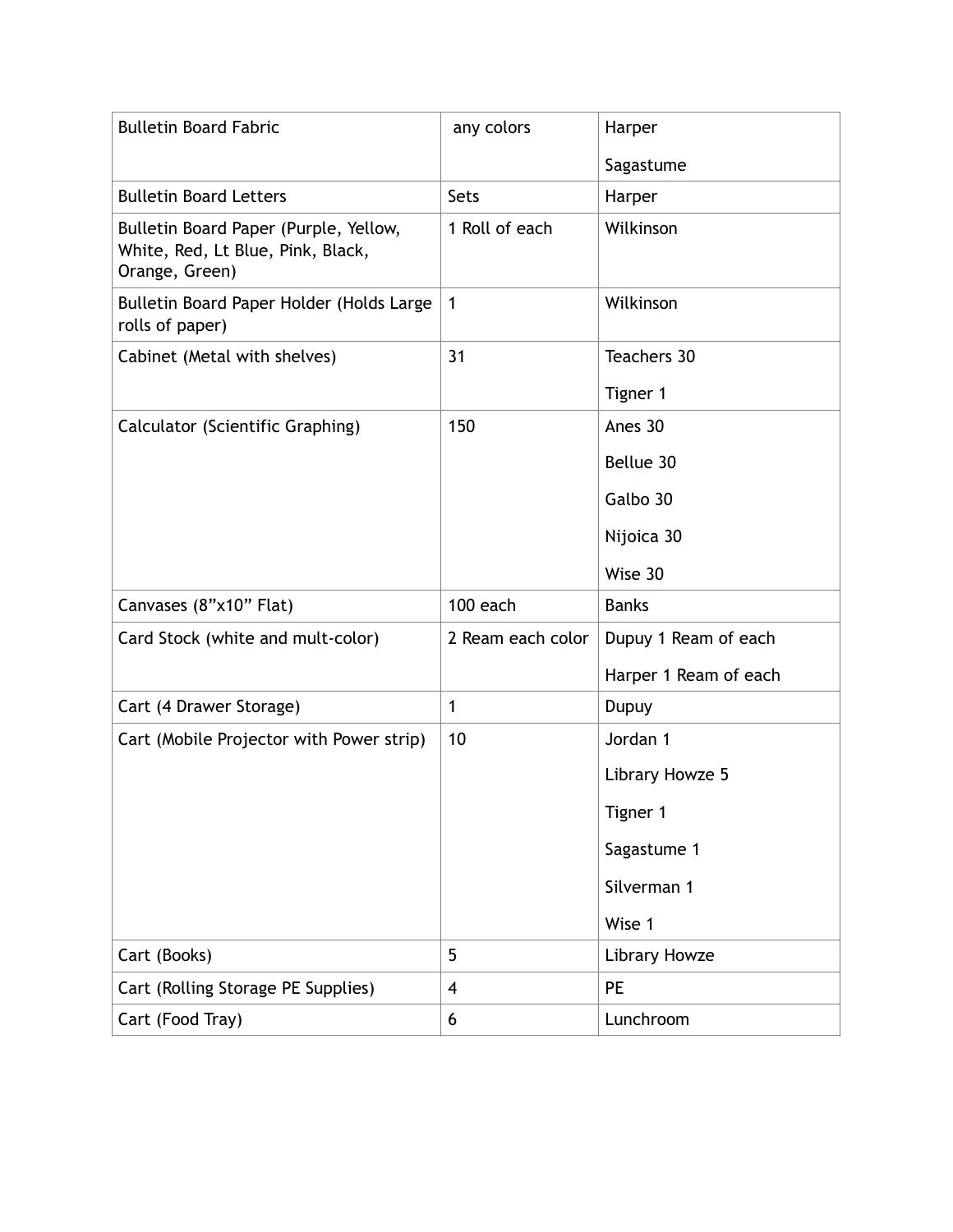| Chair (teacher/office)                                 | 11             | Dupuy 1         |
|--------------------------------------------------------|----------------|-----------------|
|                                                        |                | Harper 1        |
|                                                        |                | Jordan 1        |
|                                                        |                | PE <sub>3</sub> |
|                                                        |                | Lunchroom 5     |
| Chairs (Cloth w/o arms for Library<br>Tables)          | 32             | Library Howze   |
| Cheat Guards (Individual Student Testing               | 60             | Silverman 30    |
| Blinders)                                              |                | Wise 30         |
| Clock (Digital Wall mount)                             | 1              | Magee           |
| <b>Coffee Maker</b>                                    | 1              | <b>Higgins</b>  |
| Compasses (math)                                       | 30             | Wise            |
| <b>Computer and Monitor</b>                            | 1              | Varnado         |
| Computer (laptop - Teacher)                            | 1              | Jordan          |
| Computer Desk (small)                                  | 1              | <b>Banks</b>    |
| Copier (capable of connecting to Library<br>Computers) | 1              | Library Howze   |
| Crates                                                 | 6              | Cupit           |
| Desk Station Lunchroom checkout                        | $\mathbf{1}$   | Lunchroom       |
| Desk Drawer Divider Trays                              | 6              | Dupuy           |
| <b>DVD Player</b>                                      | 1              | <b>Tigner</b>   |
| <b>Extension Cord</b>                                  | 4              | Dupuy 1         |
|                                                        |                | Wilkinson 1     |
|                                                        |                | Wise 2          |
| Extension Cord (heavy duty 100 foot)                   | $\overline{2}$ | Magee           |
| Fan (small personal)                                   | $\overline{3}$ | Shirley         |
|                                                        |                | Varnado         |
|                                                        |                | Wilkinson       |
| Fans (Wall Mount)                                      | $\overline{3}$ | Lunchroom       |
| Fax Machine                                            | 1              | Varnado         |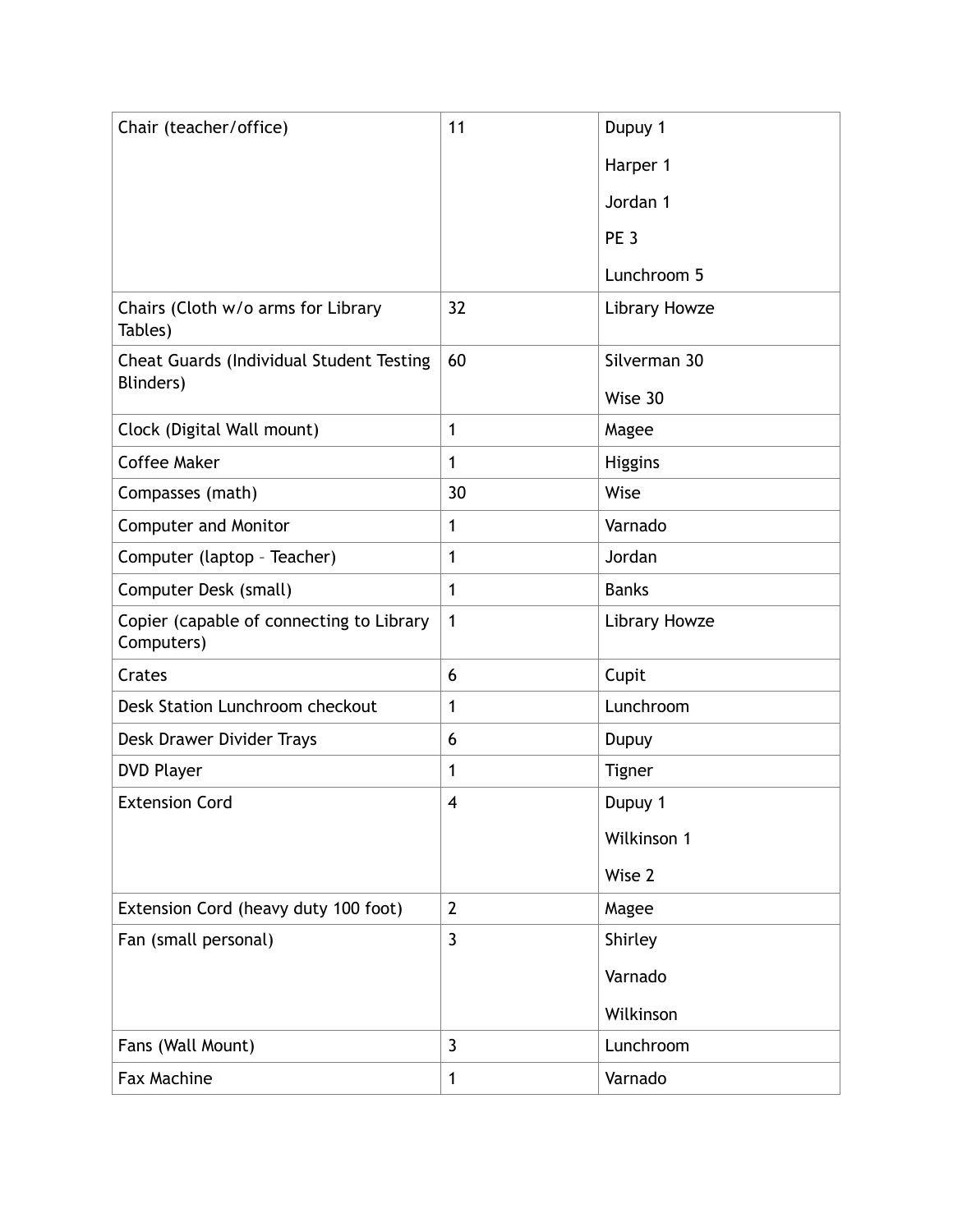| File Cabinet (4 Drawer)                         | 33                      | Teachers 30      |
|-------------------------------------------------|-------------------------|------------------|
|                                                 |                         | Tigner 3         |
| File Cabinet (2 Drawer)                         | $\overline{\mathbf{4}}$ | Poche 1Shirley 1 |
|                                                 |                         | Varnado 2        |
| File Cabinet (Lateral 4 or 5 Drawer)            | $\mathbf{3}$            | Wilkinson        |
| Globe                                           | 1                       | Wise             |
| Heater (small personal)                         | $\overline{3}$          | Grant            |
|                                                 |                         | Shirley          |
|                                                 |                         | Varnado          |
| Hole Punch (3 hole)                             | $\overline{3}$          | Dupuy            |
|                                                 |                         | Galbo            |
|                                                 |                         | Harper           |
|                                                 |                         | Varnado          |
| Ice Chest (Large)                               | 10                      | PE <sub>5</sub>  |
|                                                 |                         | Office 5         |
| Ice Machine (Sonic Ice, large)                  | 1                       | PE/Office        |
| Ink (Stamp black)                               | 1                       | Galbo            |
| Keyboard (wireless)                             | $\mathbf{1}$            | Varnado          |
| Label Maker and Tape                            | $\overline{2}$          | Sagastume        |
|                                                 |                         | Wilkinson        |
| Laminator (large with film)                     | 1                       | Lounge           |
| Library Book collection                         |                         | Library Howze    |
| Library Shelving for Books (6 shelves<br>cases) | 8                       | Library Howze    |
| Map (World wall map)                            | 1                       | Wise             |
| Mats (Large Trifold)                            | 9 sets                  | Tigner 3         |
|                                                 |                         | PE <sub>6</sub>  |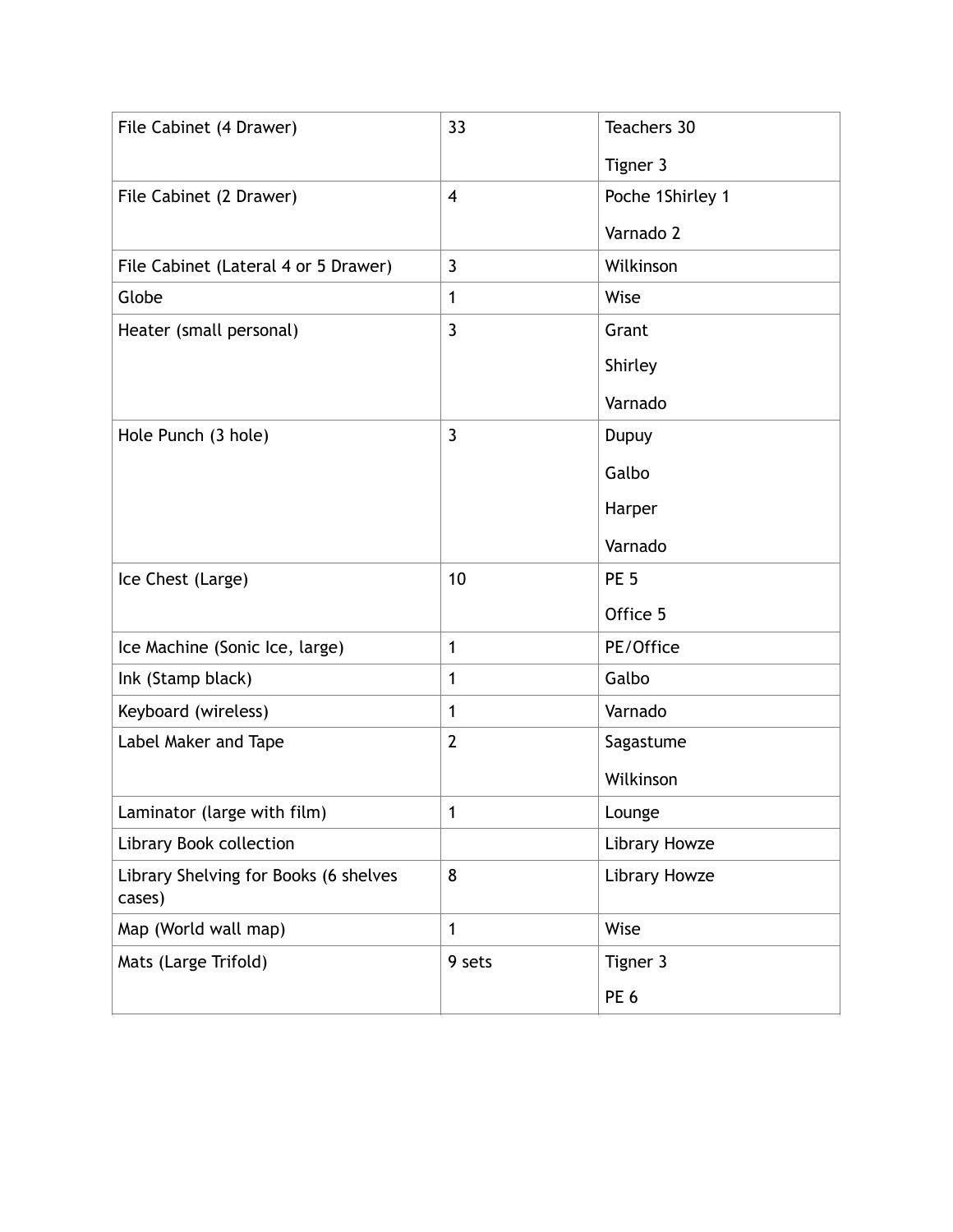| Microwave (Dorm size)                                                         | $\overline{3}$         | <b>Higgins</b>                      |
|-------------------------------------------------------------------------------|------------------------|-------------------------------------|
|                                                                               |                        | Sagastume                           |
|                                                                               |                        | Varnado                             |
| Microwave (Regular size)                                                      | $\mathbf{3}$           | Lounge 2                            |
|                                                                               |                        | Magee 1                             |
| Mouse (wireless)                                                              | 1                      | Varnado                             |
| Organizer (Desk Top Paper Organizer/<br><b>Trays</b>                          | $\mathbf{1}$           | Sagastume                           |
| Paint (Water Color) Red, Blue, Yellow,<br>White, Black, Green, Purple, Orange | 1 Large Bottle<br>Each | Cupit                               |
| <b>Paint Brushes</b>                                                          | 60                     | Banks (30)                          |
|                                                                               |                        | Cupit (30)                          |
| Paper (copy)                                                                  | 2 Case                 | Cupit                               |
|                                                                               |                        | Harper                              |
| Paper (bright colors)                                                         | Cases of each          | Banks (1 pack of each)              |
|                                                                               | different color        | Harper (1 pack of each color)       |
|                                                                               |                        | Sagastume (1 pack of each<br>color) |
|                                                                               |                        | Wilkinson (Case of each<br>color)   |
|                                                                               |                        | Wise (1 pack of each color)         |
| Paper (Art)                                                                   | 10 Tablets             | Cupit                               |
| Paper Cutter (individual)                                                     | 1                      | Varnado                             |
| Paper Cutter (large)                                                          | 1                      | Varnado                             |
| Pencil Sharpener                                                              | $\overline{2}$         | Harper                              |
|                                                                               |                        | Wise                                |
| Plastic Drawers (Clear Large 3 Drawer)                                        | 4 each                 | Banks 1                             |
|                                                                               |                        | Cupit 2                             |
|                                                                               |                        | Galbo 1                             |
| Plastic Drawers (Clear Small)                                                 | 4 each                 | <b>Banks</b>                        |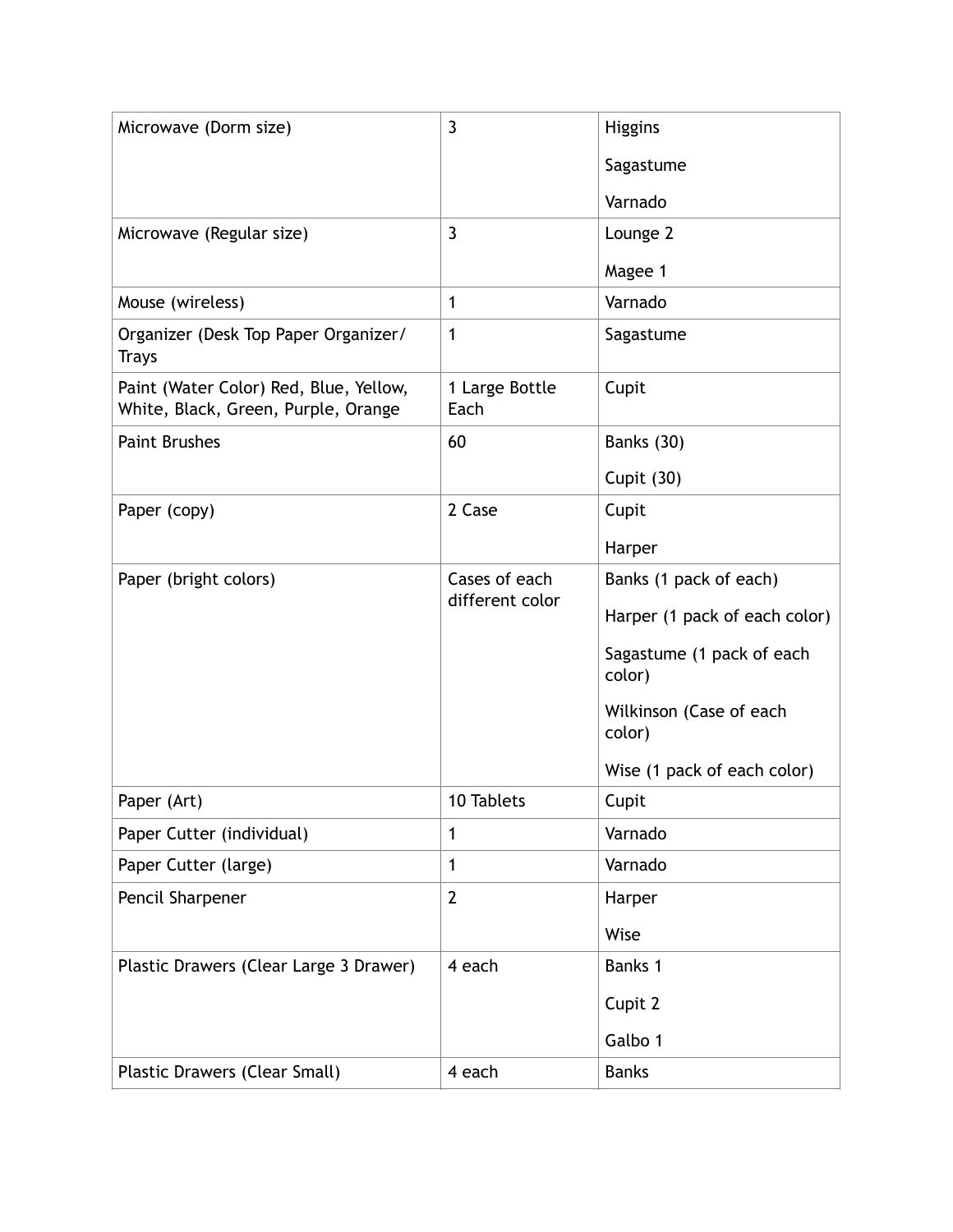| Plates (Foam - for painting)                                 | 1 large bag    | <b>Banks</b>        |
|--------------------------------------------------------------|----------------|---------------------|
| Podium (Principal/Guest Speaker<br>professional)             | $\mathbf{1}$   | Wilkinson           |
| Podium (teacher)                                             | $\mathbf{1}$   | Sagastume           |
| Post It Notes Pop Up Holder                                  | $\overline{3}$ | Grant               |
|                                                              |                | Shirley             |
|                                                              |                | Varnado             |
| Post It Flags                                                | 2 packs        | Sagastume           |
|                                                              |                | Wilkinson           |
| Post It Tabs                                                 | 1 pack         | Sagastume           |
| Poster Board                                                 | 20 Each        | <b>Banks</b>        |
| Pots (Large industrial cooking)                              | $\overline{2}$ | Lunchroom           |
| Printer (Large)                                              | $\mathbf{1}$   | Library Howze       |
| Printer (Color)                                              | 1              | Varnado             |
| Projectors (Bluetooth interactive)                           | 30             | <b>Teachers</b>     |
| Refrigerator (dorm size)                                     | $\overline{7}$ | Fernandez RN        |
|                                                              |                |                     |
|                                                              |                | PE <sub>3</sub>     |
|                                                              |                | <b>Higgins</b>      |
|                                                              |                | Sagastume           |
|                                                              |                | Varnado             |
| Refrigerator                                                 | $\overline{2}$ | Lounge              |
| Safe (Digital Med Size)                                      | 1              | Wilkinson           |
| Scanner/Copier/Color Printer                                 | 1              | Jordan              |
| <b>Scantron Machine</b>                                      | $\mathbf{1}$   | Lounge              |
| Scantrons (Test-100E 882 E Compatible<br><b>Testing Form</b> | 1500           | Office              |
| Scissors (student)                                           | 30 each        | Harper              |
| Sharpies (Black)                                             | 3 Boxes        | Banks (1 box)       |
|                                                              |                | Wilkinson (2 boxes) |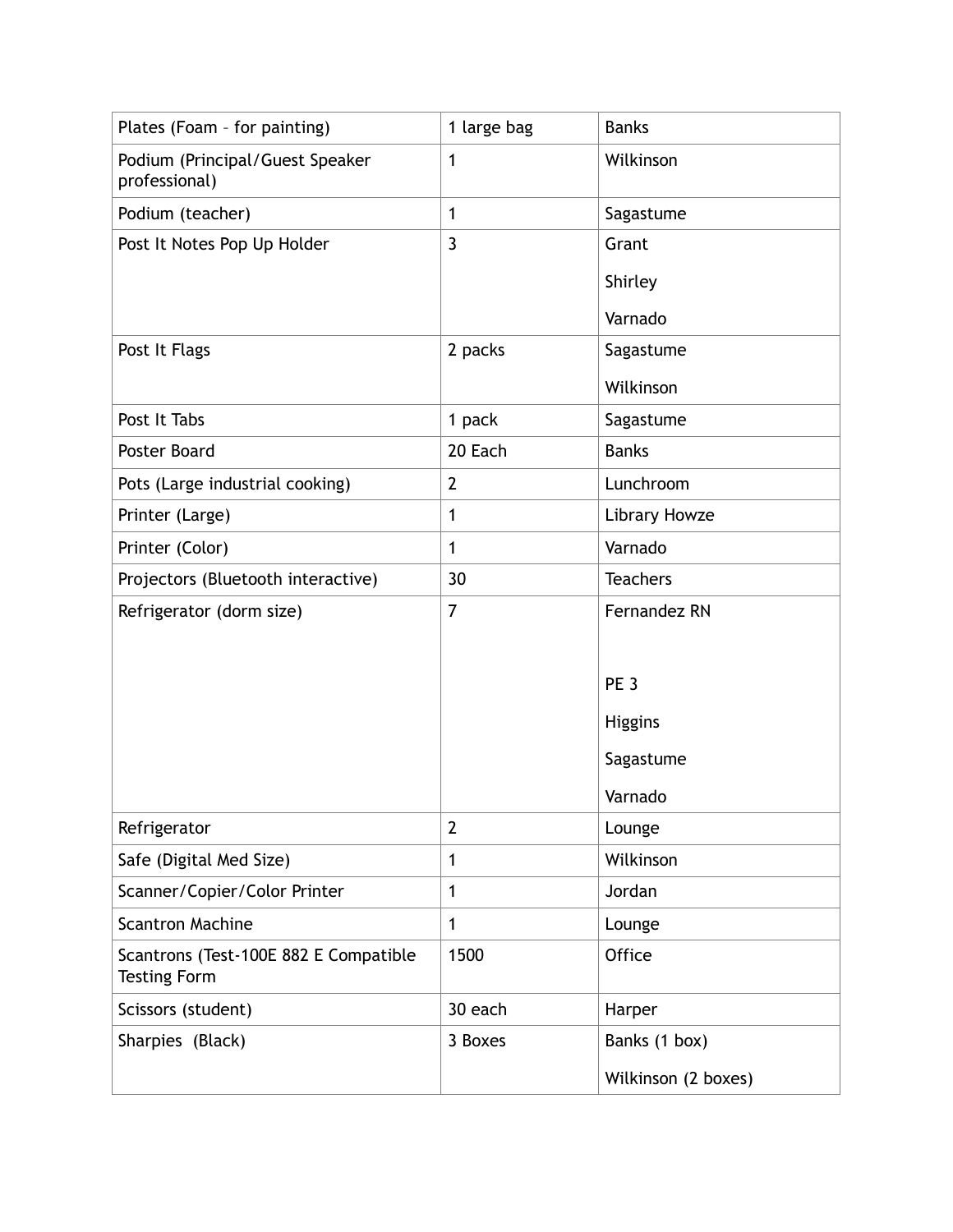| $\overline{2}$ | Varnado         |
|----------------|-----------------|
|                | Library Howze   |
| 1 Set          | <b>Banks</b>    |
| 4 Speakers     | Magee           |
| 1 Microphone   |                 |
| 2 Amplifier    |                 |
| $\overline{7}$ | <b>Banks</b>    |
|                | Galbo           |
| 5              | Grant           |
|                | Jordan          |
|                | Shirley         |
|                | Varnado         |
|                | Wilkinson       |
| 2 Boxes        | <b>Banks</b>    |
| $\overline{2}$ | Dupuy           |
|                | Silverman       |
| $\mathbf{1}$   | Dupuy           |
| 30             | <b>Teachers</b> |
| 5              | Dupuy           |
|                | Silverman       |
|                | Varnado         |
|                | Wilkinson       |
|                | Wise            |
| 12             | Banks 1         |
|                | Dupuy 1         |
|                | Tigner 3        |
|                | PE <sub>3</sub> |
|                |                 |
|                |                 |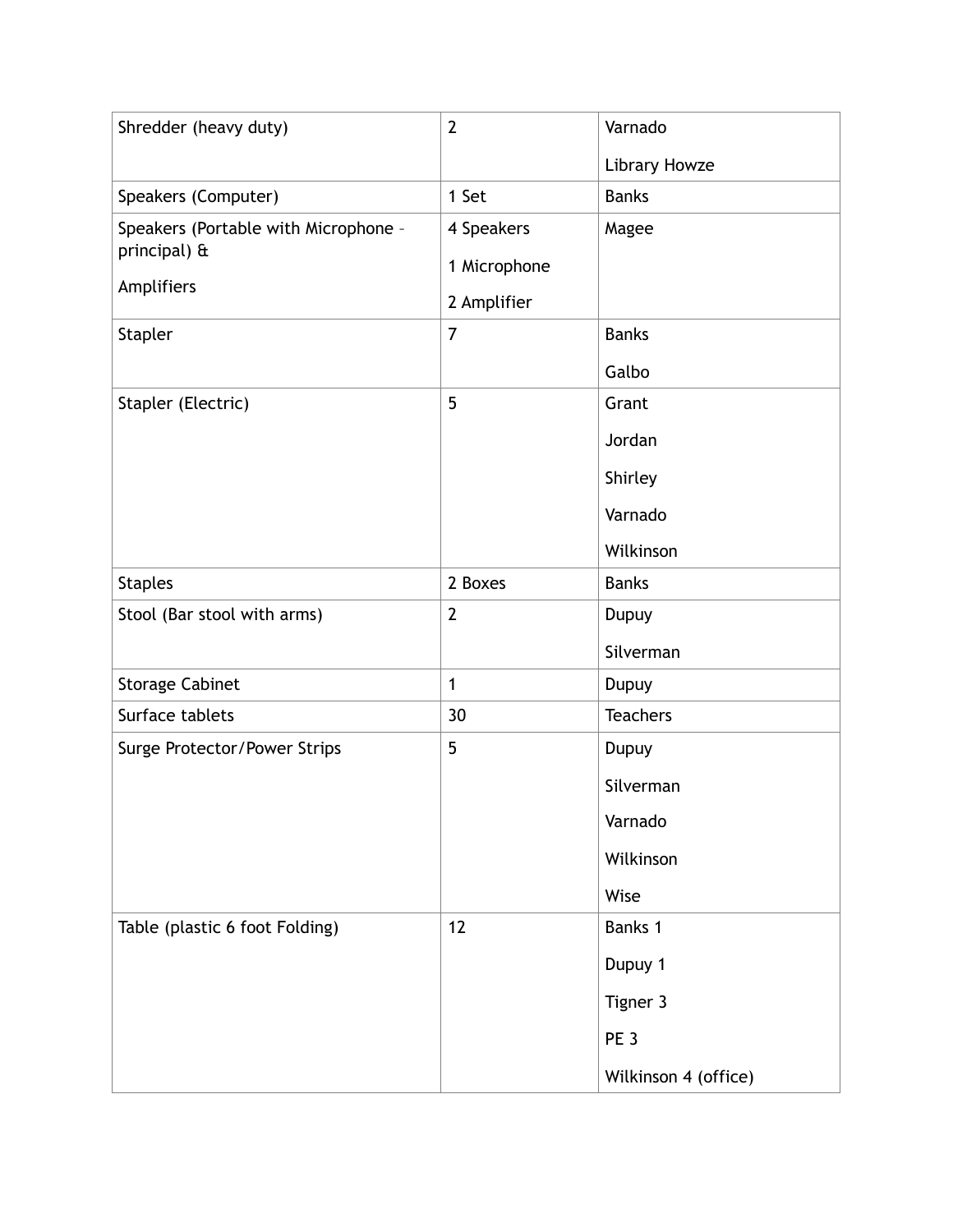| Table (plastic 2 foot Folding)                   | $\overline{2}$ | Dupuy           |
|--------------------------------------------------|----------------|-----------------|
|                                                  |                | Harper          |
| Table (Kidney Shape)                             | $\overline{2}$ | <b>Tigner</b>   |
| Table (Round Wood Grain Seats 8)                 | 8              | Library (Howze) |
| Tent (Pop Up 10x10)                              | 4              | <b>PE</b>       |
| Trays (Stacked with 8 sections)                  | 1              | Wise            |
| Tray (6 tier letter tray)                        | 1              | Wise            |
| TV (large enough for back of class to<br>see)    | 1              | <b>Tigner</b>   |
| Walkie Talkies (Professional quality-<br>office) | 5              | Magee           |
| <b>Water Coolers</b>                             | 5              | <b>PE</b>       |
| Wheelchair (manual)                              | 1              | Fernandez       |
| White Board (8 foot)                             | 40             | Dupuy 1         |
|                                                  |                | Tigner 1        |
|                                                  |                | Wise 2          |
|                                                  |                |                 |

## **Physical Education Wish List**

| 10 squat racks           | Air Compressor                              |
|--------------------------|---------------------------------------------|
| 10 weight benches        | Portable Soccer Goals                       |
| (20) 45 lb weight bars   | (5) Tug-of-War Ropes                        |
| (20) 10 lb bumper plates | (25) Exercise Balls                         |
| (20) 15 lb bumper plates | (30) Hula Hoops                             |
| (20) 25 lb bumper plates | Bull Horn / Megaphone                       |
| (20) 35 lb bumper plates | Portable Electronic<br>Scoreboard           |
| (20) 45 lb bumper plates | Lat pulldown machine                        |
| 10 stationary bikes      | Rowing Machine                              |
| 5 treadmills             | (3) Sets of Shelves for<br>Coaches' Offices |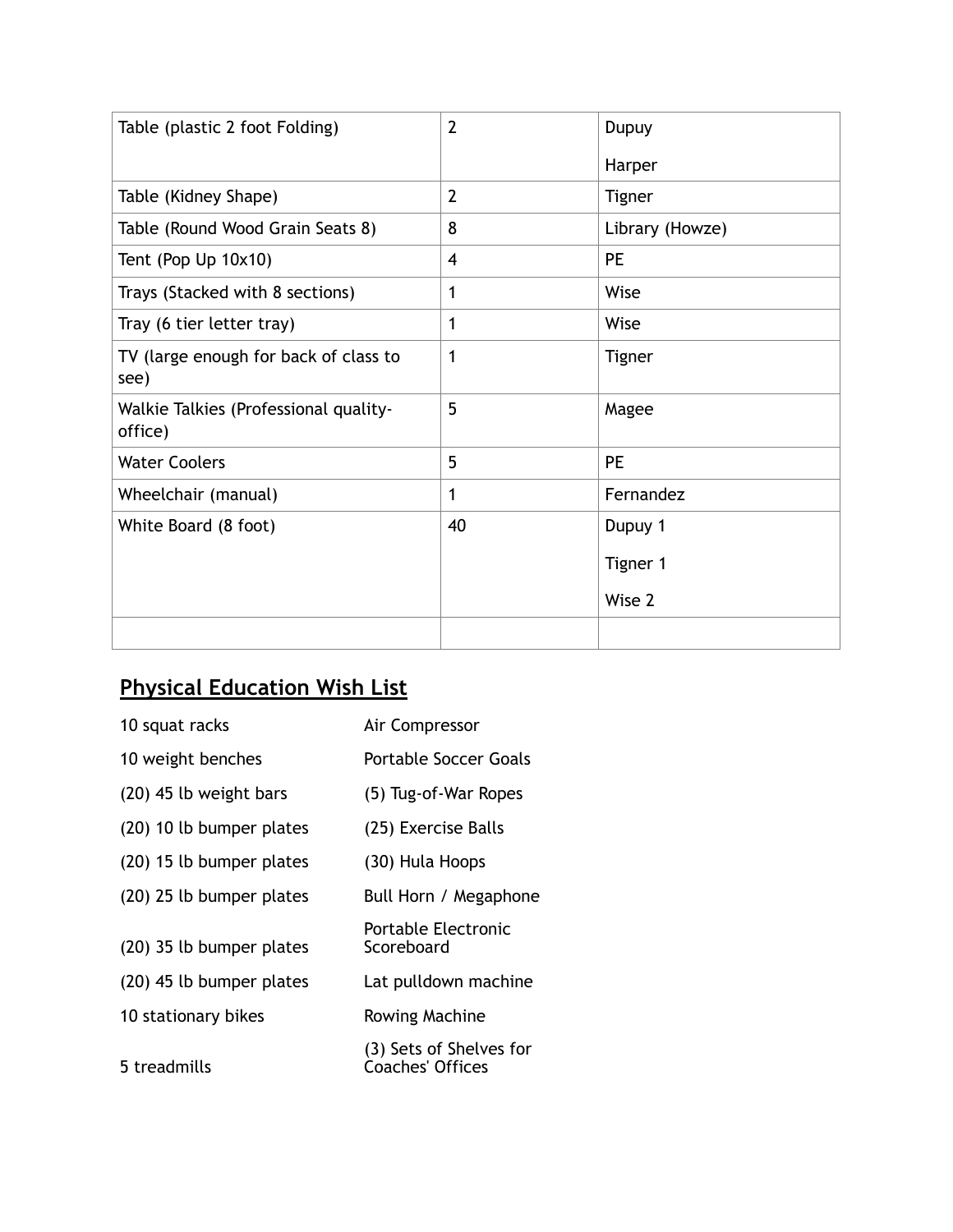| (2) Full sets of dumbbells                         | (10) Lex Loops Elastic Bands<br>(green, red, & blue)  |                |
|----------------------------------------------------|-------------------------------------------------------|----------------|
| (40) 45 lb Plates                                  | Portable Technology Cart with<br>Projector and Screen |                |
| (40) 35 lb Plates                                  | Golf Cart or 6-Wheeler to<br>carry equipment          |                |
| (40) 25 lb Plates                                  | <b>Combination Locks for Lockers</b>                  |                |
| (40) 10 lb Plates                                  | (4) Ping Pong Tables                                  |                |
| $(40)$ 5 lb Plates                                 | (20) Ping Pong Paddles                                |                |
| (40) 2.5 lb Plates                                 |                                                       |                |
|                                                    | (10) Basketballs                                      |                |
| Indoor Rock Climbing Wall<br>with Safety Equipment |                                                       | (10) Footballs |
| (5) badminton Nets with<br>Poles                   | (60) Flags for Flag Football                          |                |
| (8) Sleeves of Badminton<br><b>Birdies</b>         | (40) Official Ultimate Frisbees                       |                |
| (30) badminton Rackets                             | (2) Speed Ladders                                     |                |
| (2) Volleyball Nets                                | (100) Cones (low profile)                             |                |
| (4) Volleyball Net Standards<br>for gym floor      | (30) Pickleball Paddles                               |                |
|                                                    | (15) Pickleballs                                      |                |
|                                                    | (10) Kickballs                                        |                |
|                                                    | (20) Soccerballs                                      |                |
| (10) Basketballs                                   | (24) 8 inch Foam Battleballs                          |                |
| (10) Footballs                                     |                                                       |                |
| (60) Flags for Flag Football                       |                                                       |                |
| (40) Official Ultimate<br><b>Frisbees</b>          |                                                       |                |
| (2) Speed Ladders                                  | (50) Pennies (Jerseys)                                |                |
| (100) Cones (low profile)                          | (50) Jump Ropes                                       |                |
| (30) Pickleball Paddles                            |                                                       |                |
| (15) Pickleballs                                   |                                                       |                |